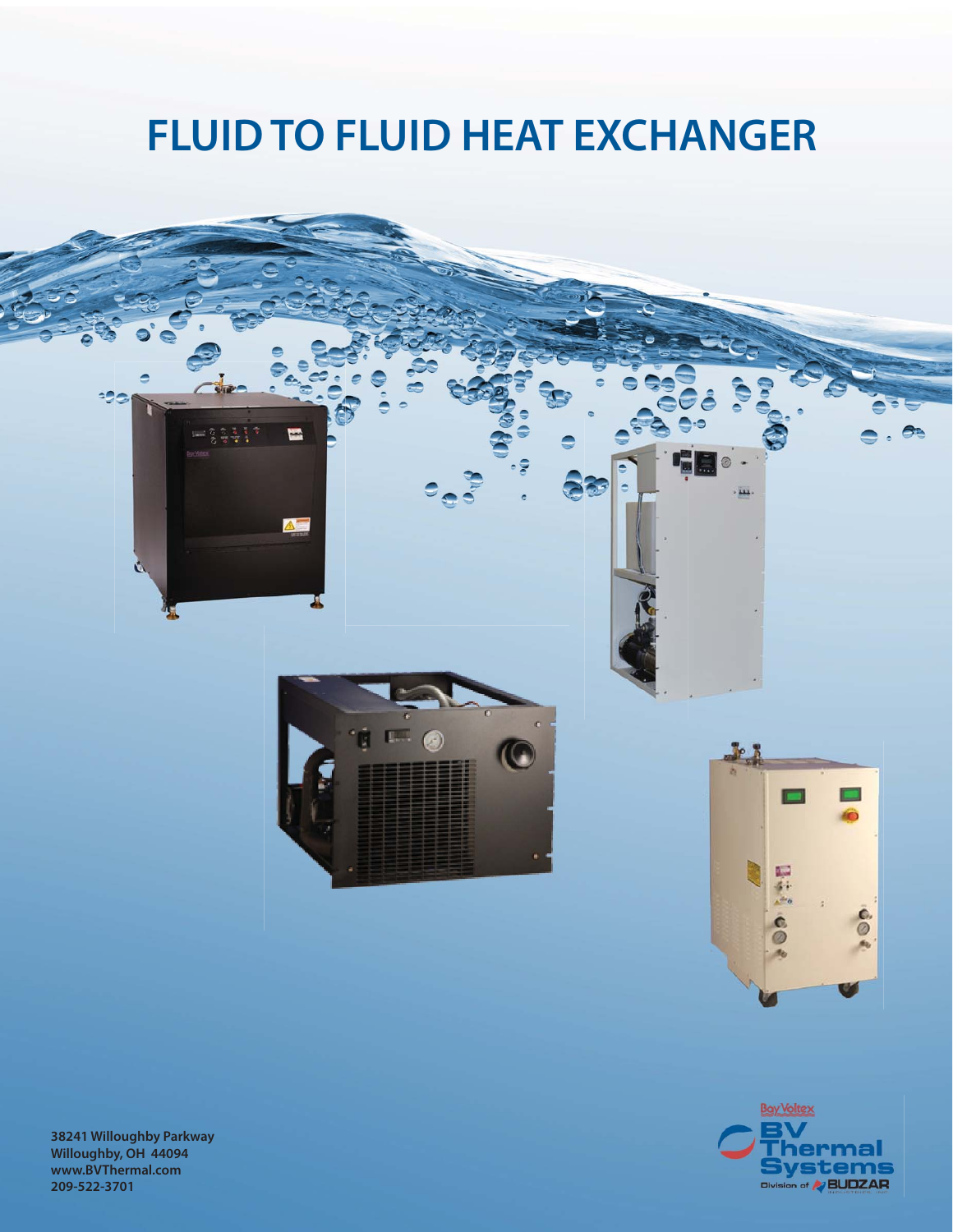# **FLUID TO FLUID HEAT EXCHANGER**



The fluid to fluid heat exchangers from BV Thermal Systems offer the advantage of using existing in-house water for heat removal and provide a clean stable, controlled closed-loop water cooling system. The heat exchangers are ideal when in-house water is either too cold, too dirty or does not have enough pressure to adequately support your water cooled equipment. By eliminating the problems associated with direct use of in-house water such as insufficient or fluctuating flow and changing pressure, the fluid to fluid heat exchangers from are the ideal low cost energy saving heat removal process.

#### **Features**

20,000 watts to 500,000 watts

- PLC Driven no proprietary PC boards
- Auto-tuning PID controller
- Easy fill reservoir with 3" fill port with screw on top

Liquid filled pressure gauge in PSIG/kPA

RoHS compliant

- Pulsation dampener on solenoid circuit
- Reservoir drain with valve
- Liquid filled pressure gauge

Corrosion free wetted surfaces

Adjustable high & low temperature alarms

Locking, non-marring casters

#### **Specifications**

### **MODEL HRE200 HRE400 HRE500 HRE1000 Cooling Capacity** | 20,000 watts @5°C△ | 40,000 watts @5°C△ 50,000 watts @6°C⌂ w/12 GPM supply 100,000 watts @10°C△ w/15 GPM supply **Stability** ±0.1°C ±0.1°C ±0.1°C ±0.1°C **Temperature Range 5°c to +50°c** 5°c to +50°c 5°c to +50°c 5°c to +50°c **Pump** 2.2 GPM to 60 PSI 4.2 GPM to 60 PSI 7 GPM to 40 PSI 10 GPM to 40 PSI **Reservoir Volume** | 1.3 gal | 1.3 gal | 2 gal | 2 gal **Dimensions (w x d x h) in** 14.5 x 22 x 29 14.5 x 22 x 29 22 x 30 x 28.5 24 x 29.5 x 37 **Power Requirements** | 115V, 5A | 115V, 7A | 230V, 10A | 230V, 10A **Weight (lbs) | 50 | 60 | 100 110**

**38241 Willoughby Parkway Willoughby, OH 44094 www.BVThermal.com 209-522-3701**

#### **Some available options**

RS-232 or RS-485 interface

- Alternate water pump
- Various voltages
- Flow switch
- Flow meter
- Supply water particulate filter
- NEMA 4x electrical enlosure & weather proofing measures

For a more complete list of options available, please contact us.

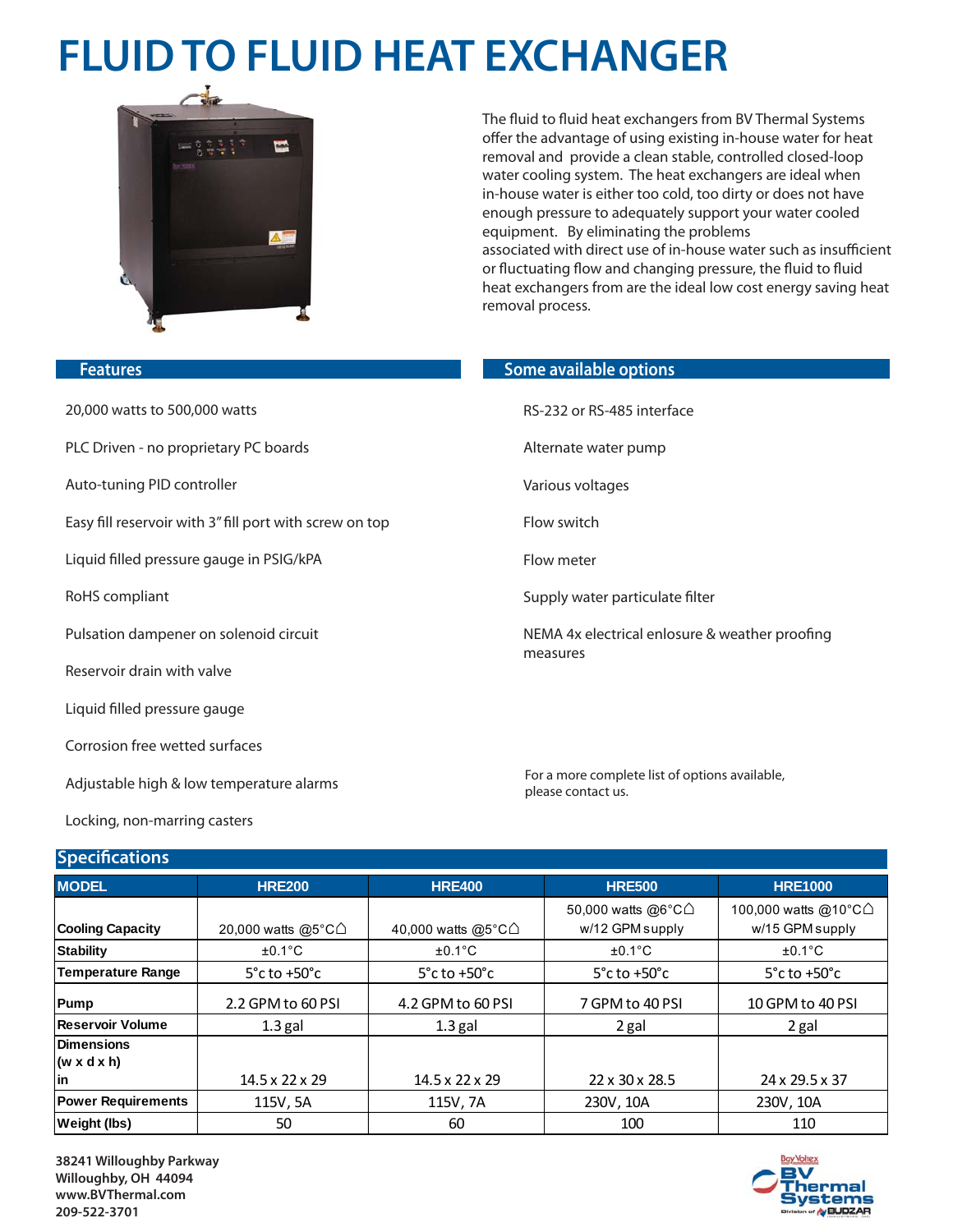# **RACKMOUNT FLUID TO FLUID HEAT EXCHANGER**



The BV Thermal Systems Rack Mount Fluid to Fluid Heat Exchanger is compatible with standard 19 inch rack mount systems. These units offer continuous cooling with a temperature range from +5° to +50°C and cooling capacity to 75,000 watts. Featuring an easy front fill reservoir, autotuning PID temperature controller and a liquid filled pressure gauge.

| <b>Features</b>                                         | Some available options                                     |
|---------------------------------------------------------|------------------------------------------------------------|
| 20,000 watts to 500,000 watts                           | RS-232 or RS-485 interface                                 |
| PLC Driven - no proprietary PC boards                   | Alternate water pump                                       |
| Auto-tuning PID controller                              | Various voltages                                           |
| Easy fill reservoir with 3" fill port with screw on top | Flow switch                                                |
| Liquid filled pressure gauge in PSIG/kPA                | Flow meter                                                 |
| RoHS compliant                                          | Supply water particulate filter                            |
| Pulsation dampener on solenoid circuit                  | NEMA 4x electrical enlosure & weather proofing<br>measures |
| Reservoir drain with valve                              |                                                            |
| Liquid filled pressure gauge                            |                                                            |
| Corrosion free wetted surfaces                          |                                                            |

For a more complete list of options available, please contact us.

### **Specifications**

Adjustable high & low temperature alarms

| <b>MODEL</b>              | <b>HRE200-19</b>                        | <b>HRE400-19</b>                  | <b>HRE50019</b>                   | <b>HRE1000-19</b>                 |
|---------------------------|-----------------------------------------|-----------------------------------|-----------------------------------|-----------------------------------|
|                           |                                         |                                   | 50,000 watts @6°C∆                | 100,000 watts @10°C△              |
| <b>Cooling Capacity</b>   | 20,000 watts @5 $\degree$ C $\triangle$ | 40,000 watts @5°C∆                | w/12 GPM supply                   | w/15 GPM supply                   |
| <b>Stability</b>          | $\pm 0.1$ °C                            | $±0.1^{\circ}C$                   | $±0.1^{\circ}C$                   | $±0.1^{\circ}C$                   |
| <b>Temperature Range</b>  | $5^{\circ}$ c to +50 $^{\circ}$ c       | $5^{\circ}$ c to +50 $^{\circ}$ c | $5^{\circ}$ c to +50 $^{\circ}$ c | $5^{\circ}$ c to +50 $^{\circ}$ c |
| Pump                      | 2.2 GPM to 60 PSI                       | 4.2 GPM to 60 PSI                 | 7 GPM to 40 PSI                   | 10 GPM to 40 PSI                  |
| Reservoir Volume          | $1.3$ gal                               | $1.3$ gal                         | 2 gal                             | 2 gal                             |
| <b>Dimensions</b>         |                                         |                                   |                                   |                                   |
| $(w \times dx h)$         |                                         |                                   |                                   |                                   |
| lin                       | 17x 22 x 15.75                          | 17 x 22 x 15.75                   | 17 x 22 x 15.75                   | 17 x 22 x 15.75                   |
| <b>Power Requirements</b> | 115V, 5A                                | 115V, 7A                          | 230V, 10A                         | 230V, 10A                         |
| <b>Weight (lbs)</b>       | 50                                      | 60                                | 100                               | 110                               |

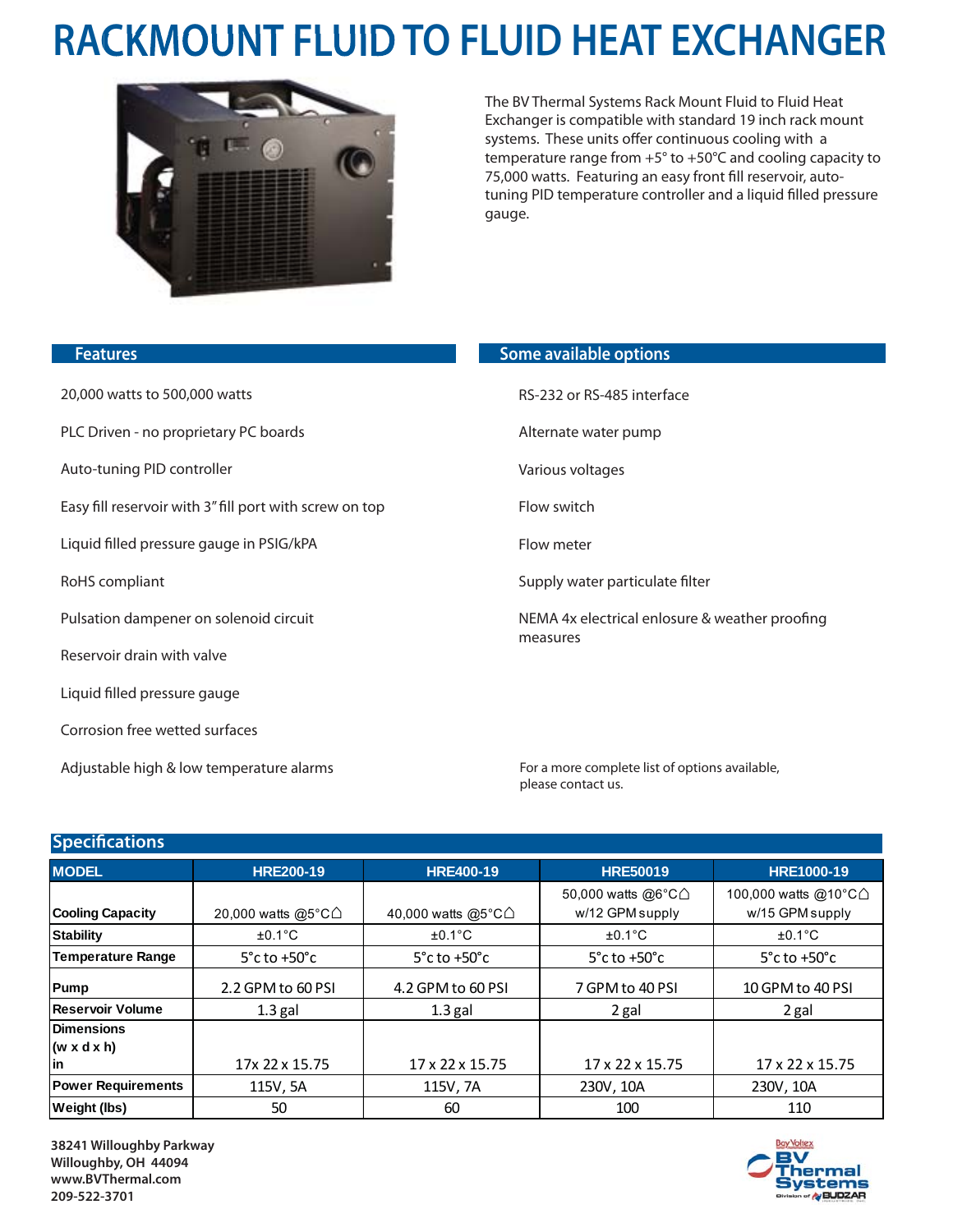# **TALL RACKMOUNT FLUID TO FLUID HEAT EXCHANGER**



The BV Thermal Systems Tall Rack Mount Fluid to Fluid Heat Exchanger is designed to accomodate the specialized requirements such as an additional heater, oversized plate style exchanger or even an extended tank. The tall rackmount fuild to fluid heat exchangers are still ideal when in-house water is either too cold, too dirty or does not have enough pressure to adequately support your water cooled equipment, just in a larger frame.

| <b>Features</b>                                         | Some available options                                     |
|---------------------------------------------------------|------------------------------------------------------------|
| 20,000 watts to 500,000 watts                           | RS-232 or RS-485 interface                                 |
| PLC Driven - no proprietary PC boards                   | Alternate water pump                                       |
| Auto-tuning PID controller                              | Various voltages                                           |
| Easy fill reservoir with 3" fill port with screw on top | Flow switch                                                |
| Liquid filled pressure gauge in PSIG/kPA                | Flow meter                                                 |
| RoHS compliant                                          | Supply water particulate filter                            |
| Pulsation dampener on solenoid circuit                  | NEMA 4x electrical enlosure & weather proofing<br>measures |
| Reservoir drain with valve                              |                                                            |

For a more complete list of options available, please contact us.

### **Specifications**

Γ

Liquid filled pressure gauge

Corrosion free wetted surfaces

Adjustable high & low temperature alarms

| <b>MODEL</b>                                | <b>HRE200-19</b>                         | <b>HRE400-19</b>                         | <b>HRE50019</b>                          | <b>HRE1000-19</b>                        |
|---------------------------------------------|------------------------------------------|------------------------------------------|------------------------------------------|------------------------------------------|
|                                             |                                          |                                          | 50,000 watts @6°C∆                       | 100,000 watts @10°C△                     |
| <b>Cooling Capacity</b>                     | 20,000 watts @5°C∆                       | 40,000 watts @5 $^{\circ}$ C $\triangle$ | w/12 GPM supply                          | w/15 GPM supply                          |
| <b>Stability</b>                            | $\pm 0.1^{\circ}$ C                      | $\pm 0.1^{\circ}$ C                      | $±0.1^{\circ}C$                          | $±0.1^{\circ}C$                          |
| <b>Temperature Range</b>                    | $5^{\circ}$ c to +50 $^{\circ}$ c        | $5^{\circ}$ c to +50 $^{\circ}$ c        | $5^{\circ}$ c to +50 $^{\circ}$ c        | $5^{\circ}$ c to +50 $^{\circ}$ c        |
| Pump                                        | 2.2 GPM to 60 PSI                        | 4.2 GPM to 60 PSI                        | 7 GPM to 40 PSI                          | 10 GPM to 40 PSI                         |
| Reservoir Volume                            | $1.3$ gal                                | $1.3$ gal                                | 2 gal                                    | 2 gal                                    |
| <b>Dimensions</b><br>$(w \times dx)$<br>lin | Dimensions determined<br>by requirements | Dimensions determined<br>by requirements | Dimensions determined<br>by requirements | Dimensions determined<br>by requirements |
| <b>Power Requirements</b>                   | 115V, 5A                                 | 115V, 7A                                 | 230V, 10A                                | 230V, 10A                                |
| <b>Weight (lbs)</b>                         | 50                                       | 60                                       | 100                                      | 110                                      |

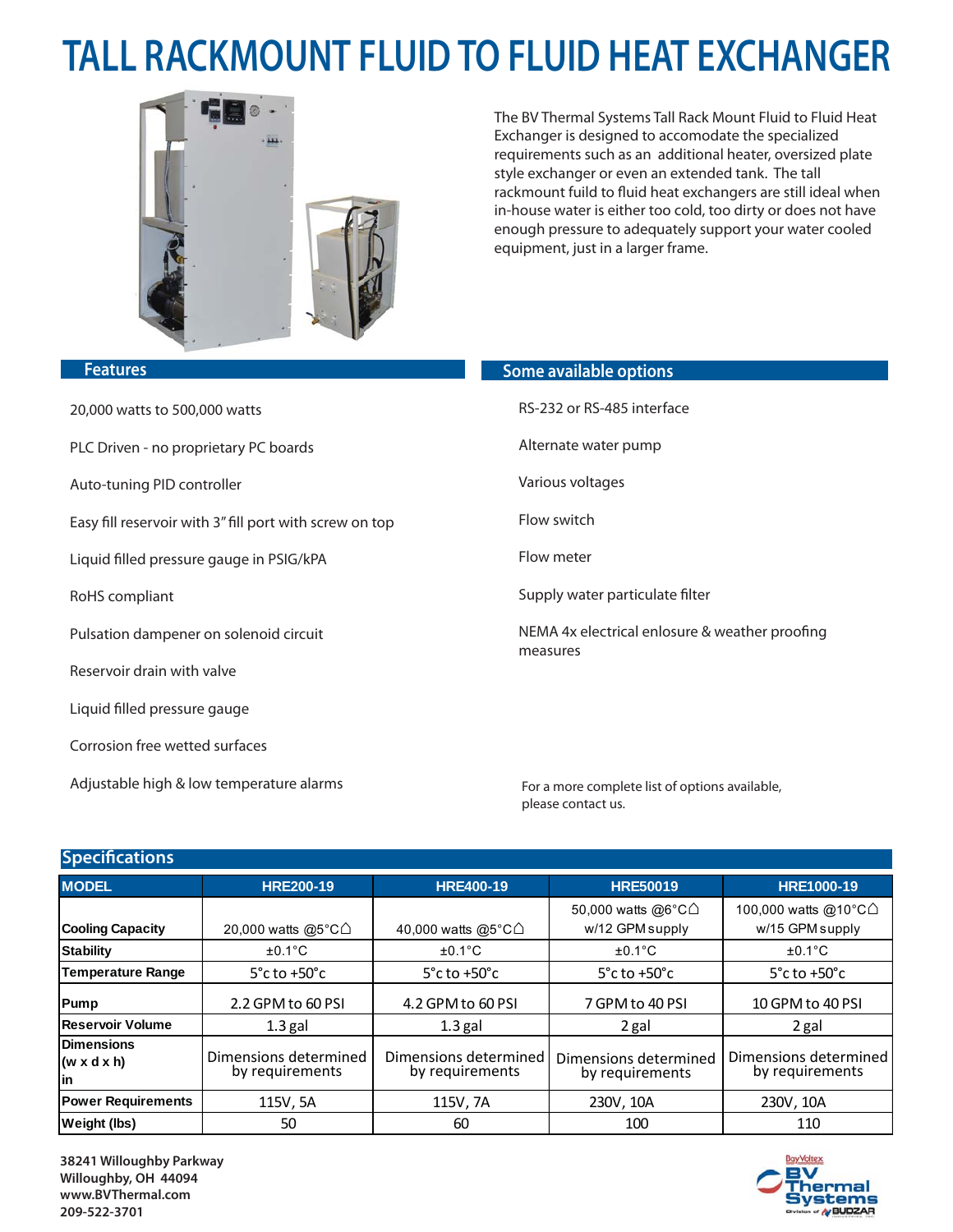# **FLOURINATED FLUID HEAT EXCHANGER**



 Fluorianted fluids are used in a variety of systems and are utilized for extreme conditions because of their unique propertires including non-flammability, low and high temperature (-80°C to +290°C), stability and non-toxicity.

The Fluorinated Fluid Heat Exchanger from BV Thermal Systems is capable of meeting the SEMI-S2 Safety standards and the F-47 power and voltage sag standards in addition to meeting your exact specifications.

| <b>Features</b>                                         | <b>Flourinated Fluids</b> |
|---------------------------------------------------------|---------------------------|
| 20,000 watts to 500,000 watts                           | Galden                    |
| PLC Driven - no proprietary PC boards                   | Solvay                    |
| Auto-tuning PID controller                              | <b>DuPont</b>             |
| Easy fill reservoir with 3" fill port with screw on top | 3M                        |
| Liquid filled pressure gauge in PSIG/kPA                | FluoSolv                  |
| RoHS compliant                                          |                           |
| Pulsation dampener on solenoid circuit                  |                           |
| Reservoir drain with valve                              |                           |
| Liquid filled pressure gauge                            |                           |
| Corrosion free wetted surfaces                          |                           |

Adjustable high & low temperature alarms

For a more complete list of options available, please contact us.

### **Specifications**

| <b>MODEL</b>                                  | FF-HRE200                                | FF-HRE400                                | FF-HRE500                                | <b>FF-HRE1000</b>                        |
|-----------------------------------------------|------------------------------------------|------------------------------------------|------------------------------------------|------------------------------------------|
|                                               |                                          |                                          | 50,000 watts @6 $^{\circ}$ C $\triangle$ | 100,000 watts @10°C∆                     |
| <b>Cooling Capacity</b>                       | 20,000 watts @5 $^{\circ}$ C $\triangle$ | 40,000 watts @5 $^{\circ}$ C $\triangle$ | w/12 GPM supply                          | w/15 GPM supply                          |
| <b>Stability</b>                              | $±0.1^{\circ}C$                          | $±0.1^{\circ}C$                          | $±0.1^{\circ}$ C                         | $±0.1^{\circ}C$                          |
| <b>Temperature Range</b>                      | $5^{\circ}$ c to +50 $^{\circ}$ c        | $5^{\circ}$ c to +50 $^{\circ}$ c        | $5^{\circ}$ c to +50 $^{\circ}$ c        | $5^{\circ}$ c to +50 $^{\circ}$ c        |
| Pump                                          | 2.2 GPM to 60 PSI                        | 4.2 GPM to 60 PSI                        | 7 GPM to 40 PSI                          | 10 GPM to 40 PSI                         |
| Reservoir Volume                              | $1.3$ gal                                | $1.3$ gal                                | 2 gal                                    | 2 gal                                    |
| <b>Dimensions</b><br>$(w \times dx h)$<br>lin | Dimensions determined<br>by requirements | Dimensions determined<br>by requirements | Dimensions determined<br>by requirements | Dimensions determined<br>by requirements |
| <b>Power Requirements</b>                     | 115V, 5A                                 | 115V, 7A                                 | 230V, 10A                                | 230V, 10A                                |
| <b>Weight (lbs)</b>                           | 50                                       | 60                                       | 100                                      | 110                                      |